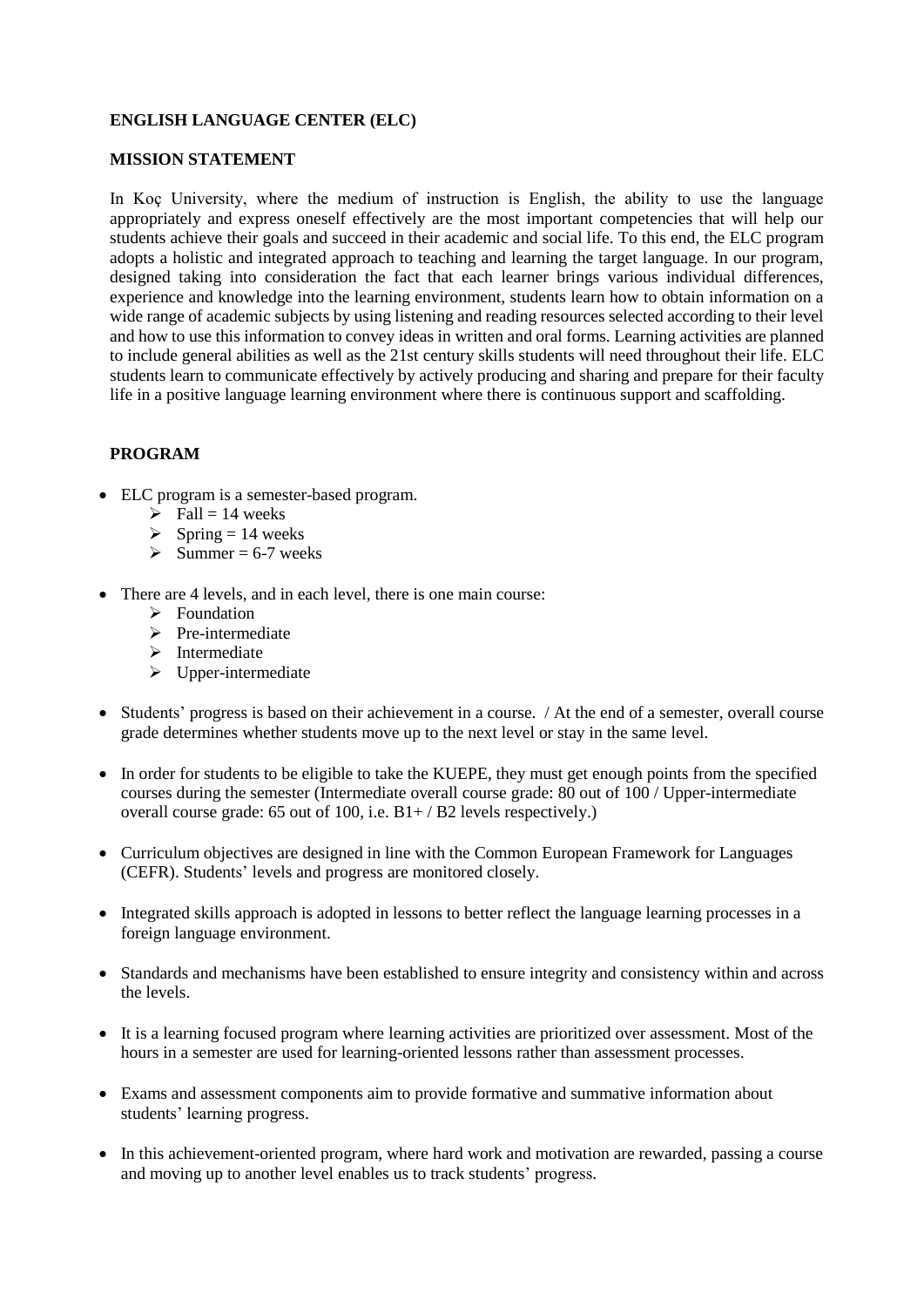- Students can get individualized support by attending tutorials and office hours.
- Students who fail to complete the program in 1 year continue their education in the ELC at the level they are at the end of the first year.
- Students who have not attended any classes in their first year but want to join the program in the second academic year will need to take the placement exam in September again and be placed in an appropriate level.

| Level                     | <b>Overall</b><br>course<br>grade<br>/100 | <b>Next level</b>                                                                                                               |
|---------------------------|-------------------------------------------|---------------------------------------------------------------------------------------------------------------------------------|
| <b>Foundation</b>         | 80                                        | <b>Intermediate</b>                                                                                                             |
|                           | 65                                        | <b>Pre-intermediate</b>                                                                                                         |
|                           | $64-0$                                    | Foundation                                                                                                                      |
| Pre-intermediate          | 80                                        | <b>Upper-intermediate</b>                                                                                                       |
|                           | 65                                        | <b>Intermediate</b>                                                                                                             |
|                           | $64-0$                                    | Pre-intermediate                                                                                                                |
| <b>Intermediate</b>       | 80                                        | <b>KUEPE</b><br>KUEPE $60 \longrightarrow$ Faculty<br>$\bullet$<br>KUEPE 59-0 $\longrightarrow$ Upper-intermediate<br>$\bullet$ |
|                           | 65                                        | <b>Upper-intermediate</b>                                                                                                       |
|                           | $64-0$                                    | <b>Intermediate</b>                                                                                                             |
| <b>Upper-intermediate</b> | 65                                        | <b>KUEPE</b><br>KUEPE $60 \longrightarrow$ Faculty<br>$\bullet$<br>KUEPE 59-0 $\longrightarrow$ Upper-intermediate<br>$\bullet$ |
|                           | 64-0                                      | <b>Upper-intermediate</b>                                                                                                       |

#### **Level Progression Chart**

# **NOTES:**

- If a course is taken again, the level objectives will be the same, but books, materials, and exams will be different.
- Students' success determines their progression in the program.
- Students starting at any level can complete the program within one Academic year (by the end of summer school) if they meet the program completion requirements.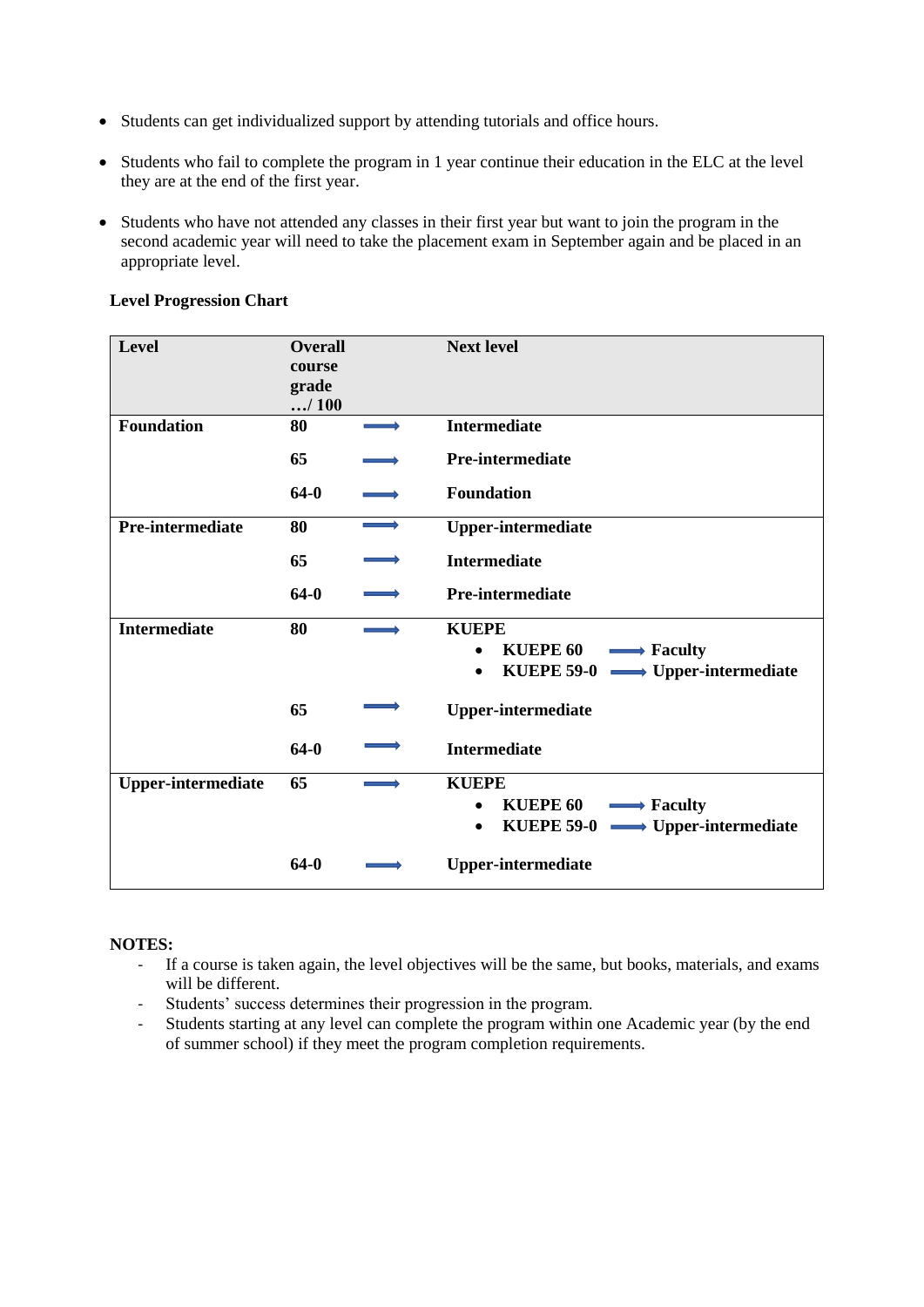# **ELC courses**

```
Course codes 
I (first time/Fall); II (repeat/Spring); III (Summer)
```

| <b>Foundation</b>         | $Class hours + Tutorials$ |
|---------------------------|---------------------------|
| <b>Foundation I</b>       | $24 + 4$                  |
| Foundation II             | $24 + 4$                  |
| <b>Foundation III</b>     | $24 + 4$                  |
| Total                     | 28                        |
| <b>Pre-intermediate</b>   | $Class hours + Tutorials$ |
| Pre-intermediate I        | $22 + 4$                  |
| Pre-intermediate II       | $22 + 4$                  |
| Pre-intermediate III      | $22 + 4$                  |
| Total                     | 26                        |
| <b>Intermediate</b>       | $Class hours + Tutorials$ |
| Intermediate I            | $20 + 4$                  |
| Intermediate II           | $20 + 4$                  |
| Intermediate III          | $20 + 4$                  |
| Total                     | 24                        |
| <b>Upper-intermediate</b> | $Class hours + Tutorials$ |
| Upper-intermediate I      | $20 + 4$                  |
|                           |                           |
| Upper-intermediate II     | $20 + 4$                  |
| Upper-intermediate III    | $20 + 4$                  |

# **Program Completion and Proficiency Exam Requirements for ELC Students**

To complete the English Preparatory Program, students are required to pass the Koç University English Proficiency Exam (KUEPE).

In order for students to be eligible to take the KUEPE, they must get enough points from the specified courses during the semester (Intermediate overall course grade: 80 / Upper-intermediate overall course grade: 65).

Students who do not get a passing score in the proficiency exam will enroll in and complete the course that they have to take in the program as they will not have completed the program.

**First Year Students** (Fall, Spring, Summer Semesters)

■ To take KUEPE or to submit outside exam scores: Intermediate overall course grade: 80 / Upperintermediate overall course grade: 65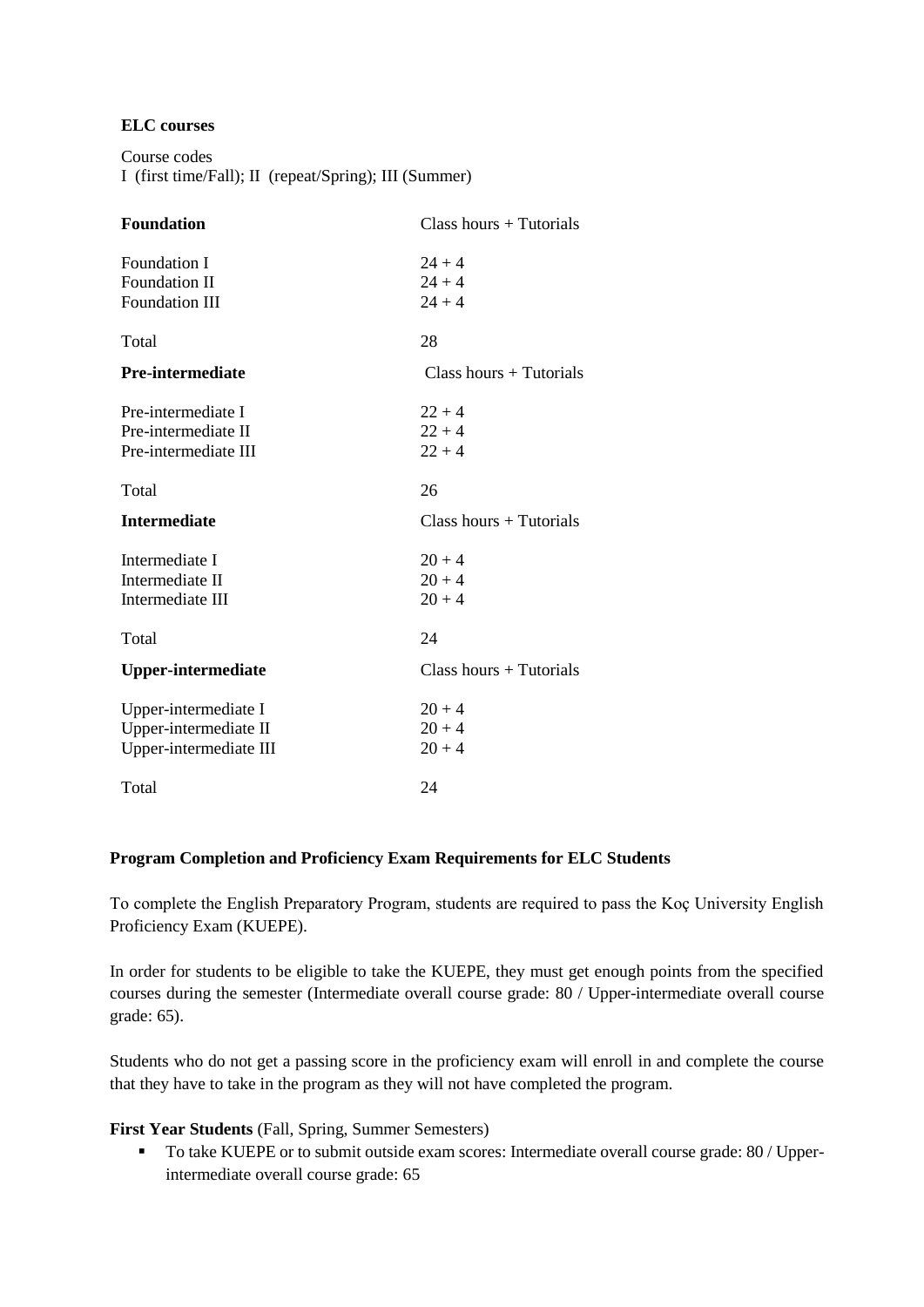# **Second Year Students** (Fall and Spring Semesters)**:**

- **To take KUEPE:** Students need to complete their current level with an overall course grade: 65
- **To submit outside exam scores:** If students submit a valid outside exam score obtained from an accepted test center, they will be exempt from the ELC Program without having to meet any overall course grade requirements.

**Students who have completed two academic years in the ELC Program** can take the KUEPE exams administered by the time they are dismissed from university. They do not have to meet the overall course grade requirements to take these KUEPE exams.

These students may also submit outside exam scores. The requirements for accepted outside exam scores for ELC promotion and test centers also apply to outside exams taken after the completion of two years in the ELC. Second year students can study in the ELC in the summer semester but are not required to do so.

# **Required Scores for ELC Promotion:**

- KUEPE:  $60$  out of 100.
- YDS / E-YDS: 80 out of 100. (Valid for 5 years)
- TOEFL IBT\*: 80/20 on the writing section. (Valid for 2 years) If the student takes the exam outside of Turkey, he or she may petition the Executive Council for getting the exam score accepted. My Best Score reports are not accepted.
- PTE Academic<sup>\*</sup> (Pearson Test of English): 67 out of 90. (Valid for 2 years)
- CAE/CPE<sup>\*</sup>: Grade of C. (Valid for 3 years)

**\***Per the latest instruction letter for Foreign Language Exam Equivalencies issued by the Center for Selection and Placement of Students (OSYM), in order for an international language exam taken in Turkey to be accepted as equivalent, it must be taken in a state university building.

# **TUTORIALS**

Tutorials are a part of the course requirements and students are expected to attend them regularly. Detailed information about their schedules and content will be shared by the instructors.

# **OFFICE HOURS**

Office hours are offered by each instructor to provide further support for students. Office hours are appointment based so it is essential that students contact their instructors if they want to meet them during office hours.

# **EDUCATIONAL TECHNOLOGY**

ELC utilizes various education technologies which may be accessed via Blackboard (ku.blackboard.com).

# **ELC ORIENTATION**

Orientation sessions are held to introduce the main aspects of the ELC rules and regulations at the beginning of an academic year. Students are expected to attend them.

# **COURSE INFORMATION**

All the relevant information can be found in the course syllabi provided by the instructors at the beginning of a semester.

# **PROGRAM EVALUATION**

To improve the program to better meet the needs of all stakeholders, feedback is gathered regularly from students through questionnaires, surveys and meetings. In this way, we encourage students to take part in decision-making processes.